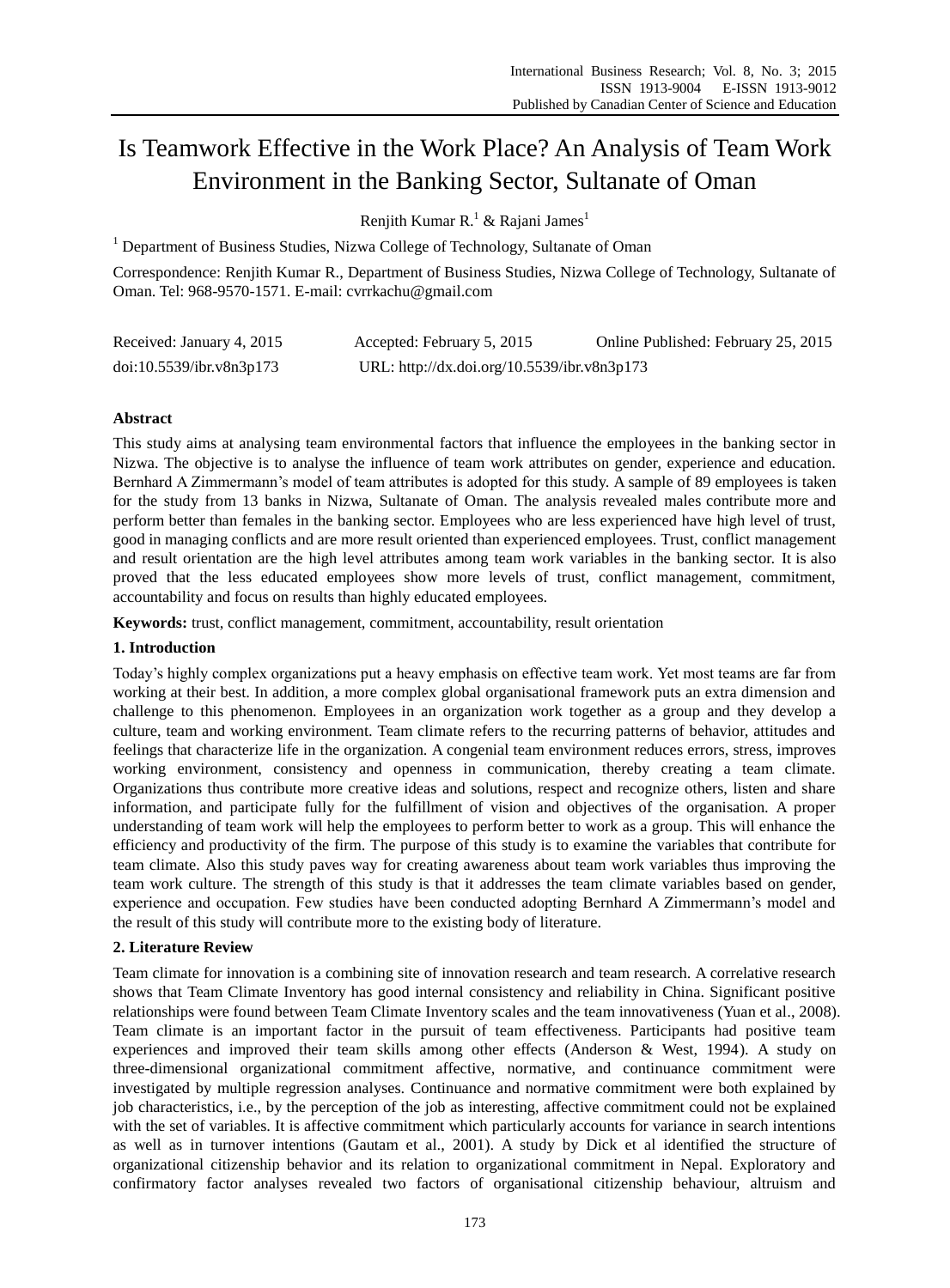compliance. Structural equation analysis showed a positive relation between affective and normative commitment on the one hand and both citizenship factors on the other. Continuance commitment was negatively related to compliance and unrelated to altruism (Dick et al., 2005). A study on Team Climate Inventory analyzed the four-factor theory underlying factor structure, internal homogeneity; predictive validity and factor replicability across groups of the summarized measure are presented. It demonstrates robust psychometric properties, with acceptable levels of reliability and validity (Anderson & West, 1998). Another study examined the factor structure and psychometric properties of the 38-item Team Climate Inventory and the 14-item short version using a sample of 72 four-person teams of management undergraduates in a Canadian university. The Team Climate Inventory shows promise as a multidimensional measure of the team climate construct in both student and employee teams (Robert & Pamela, 2002). Team climate relates to the manner of working together that the team has developed, and accordingly, it can include several different aspects, such as communication patterns, participation, safety, norms, cohesiveness, task style, vision, and innovativeness (Anderson & West, 1994). Anderson and West (1994, 1998) have worked extensively on climate within teams and have developed a scale to measure team climate. According to their studies, climate within the team can be measured using four dimensions, namely, vision, participatory safety, support for innovation, and task orientation.

## **3. Scope of the Study**

This study helps to promote a better teamwork environment in the banking sector in Nizwa, Sultanate of Oman. The study evaluates the current team work environment of thirteen banks in Nizwa by adopting Bernhard A Zimmermann's model. It creates awareness for the banks and its employees to improve their team performance. Besides, the study aims at examining the employees' involvement in team work effectiveness. Till date, no empirical studies have been conducted in banking sector specifically in Nizwa and hence the outcome of this research has many implications for banks and its employees for enhancing teamwork atmosphere in the organisation. Hence this research is significant and relevant.

## **4. Objectives of the Study**

- 1) To analyse the variables that affect teamwork in the banking sector in Nizwa.
- 2) To identify whether team work in banks is influenced by gender.
- 3) To determine if teamwork is affected by experience of the employees.
- 4) To evaluate whether there is a relation between education and team work.

#### **5. Research Methodology**

The data for the research is collected from 13 banks in Nizwa, Sultanate of Oman namely Bank Muscat, National Bank of Abu Dhabi, Sohar Islamic bank, HSBC, Bank Nizwa, Ahli Bank, Oman Arab Bank, National Bank of Oman, Alizz Islamic Bank, Qatar International Bank, Bank Sohar, Bank Dhofar, Habib Bank. Primary data is collected by using a structured questionnaire method which is distributed to all the bank employees. The response rate is 94%. Thus a sample of 89 employees is collected from these banks. The statements in the instrument are adopted from Bernhard A. Zimmerman's model consisting of the five variables, namely *trust, conflict management, commitment, accountability and result orientation*. A five point scale is used for rating the statements from strongly agree to strongly disagree. Hypothesis is tested by using Chi square and the level of each variable is categorized as low, medium and high by using the formula: Average +-S.D. ANOVA is used to identify the equality of means among the team climate variables. The duration of the research study is from May 2014 to December 2014.

### **6. Results and Discussion**

## *6.1 Trust*

A well-developed level of trust in a team enables the team to work openly with one another. If the level of trust is medium or reasonable the organization should plan activities to develop trust in the team. The average trust score is 4.28 and the standard deviation calculated is 0.48. The levels of trust of employees are shown in Table 1. From the sample respondents, 68% have medium level of trust and 21% of the employees have high level of trust.

#### Table 1. Level of trust

| Level of Trust      | Low    | Medium | High   | Total |
|---------------------|--------|--------|--------|-------|
| Number of responses | 10(11) | 60(68) | 19(21) | 89    |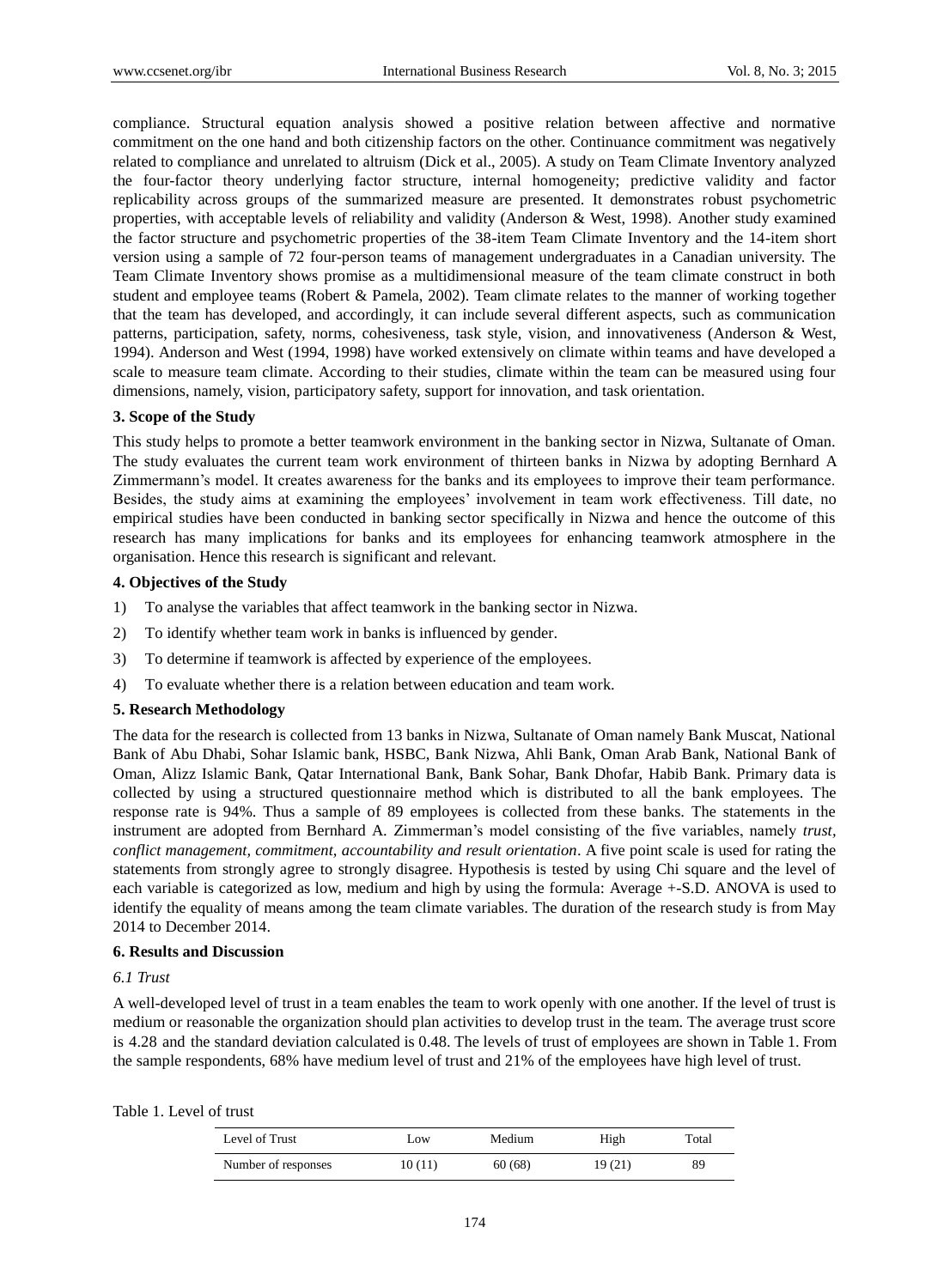The relation between gender and level of trust is as follows. The average score of trust for males and females is 4.28 which is the same as the average (4.28). Table 2 shows the level of trust among the bank employees.

## Table 2. Gender and trust

| Trust   | Low    | Medium | High   | Total |
|---------|--------|--------|--------|-------|
| Gender  |        |        |        |       |
| Males   | 7(15)  | 30(62) | 11(23) | 48    |
| Females | 3(7)   | 30(73) | 8(20)  | 41    |
| Total   | 10(11) | 60(68) | 19(21) | 89    |

From Table 2, it is observed that 23% of the male employees have high level of trust which is greater than the overall percentage (21%). The level of trust for female employees is 20% which is less than the overall percentage. *Ho: Male employees have a higher level of trust than female employees.* The calculated value of  $\chi^2(1.53)$  is lower than the critical value (5.99) at 5% confidence level with 2 degrees of freedom. It is thus concluded that males show more trust level than females in the work environment.

The relationship between experience and trust is discussed in Table 3. The average value of trust for employees with less than 2 years and more than 6 years of experience are 4.32 and 4.36 respectively each one being more than the average trust (4.28) whereas the average level of trust for employees with experience between 2 to 4 years and 4 to 6 years is 4.19 which is less than the average (4.28). To verify if there is any difference between the experience and trust level of employees, Table 3 is prepared.

| nov and uust |       |       |        |       |       |
|--------------|-------|-------|--------|-------|-------|
|              | Trust | Low   | Medium | High  | Total |
| Experience   |       |       |        |       |       |
| $<$ 2 years  |       | 2(13) | 8(50)  | 6(37) | 16    |
| 2 to 4 years |       | 2(12) | 12(76) | 2(12) | 16    |
| 4 to 6 years |       | 4(20) | 12(60) | 4(20) | 20    |
| $> 6$ years  |       | 2(5)  | 28(76) | 7(19) | 37    |

Table 3. Experience and trust

Table 3 exhibits 76% of employees who are experienced 2 to 4 years and more than 6 years have a medium level of trust which is more than the overall percentage (68%). The trust level is high for 37% of employees experienced less than 2 years which is more than the overall percentage (21%). 20% of employees who have experience of 4 to 6 years have low trust level which is more than overall percentage of 11%. Hence the following hypothesis is framed and tested. *Ho: Employees who are less experienced have a high level of trust than experienced employees*. The calculated value of  $\chi^2$  (6.58) is lower than the critical value (12.59) at 5% confidence level with 6 degrees of freedom. The null hypothesis is accepted and it is proved that employees who are less experienced have a high level of trust than experienced employees.

Total 10 (11) 60 (68) 19 (21) 89

The relationship between education and trust is addressed through Table 4. The average score of trust for employees with baccalaureate degree and higher secondary education is 4.12 and 4.16 which is less than the overall average (4.28). The average value of trust for employees having higher diploma is 4.28 which is the same as the overall average. The average trust for employees with diploma is 4.34 which is higher than the overall average. Table 4 checks if there is any relationship between the education and trust level of employees.

| Table 4. Education and trust |
|------------------------------|
|------------------------------|

|                         | Trust<br>Low | Medium | High   | Total |
|-------------------------|--------------|--------|--------|-------|
| Education               |              |        |        |       |
| <b>Higher Secondary</b> | 2(25)        | 3(37)  | 3(38)  | 8     |
| Diploma                 | 3(6)         | 36(74) | 10(20) | 49    |
| Higher Diploma          | 3(14)        | 14(63) | 5(23)  | 22    |
| <b>Baccalaureate</b>    | 2(20)        | 7(70)  | 1(10)  | 10    |
| Total                   | 10(11)       | 60(68) | 19(21) | 89    |
|                         |              |        |        |       |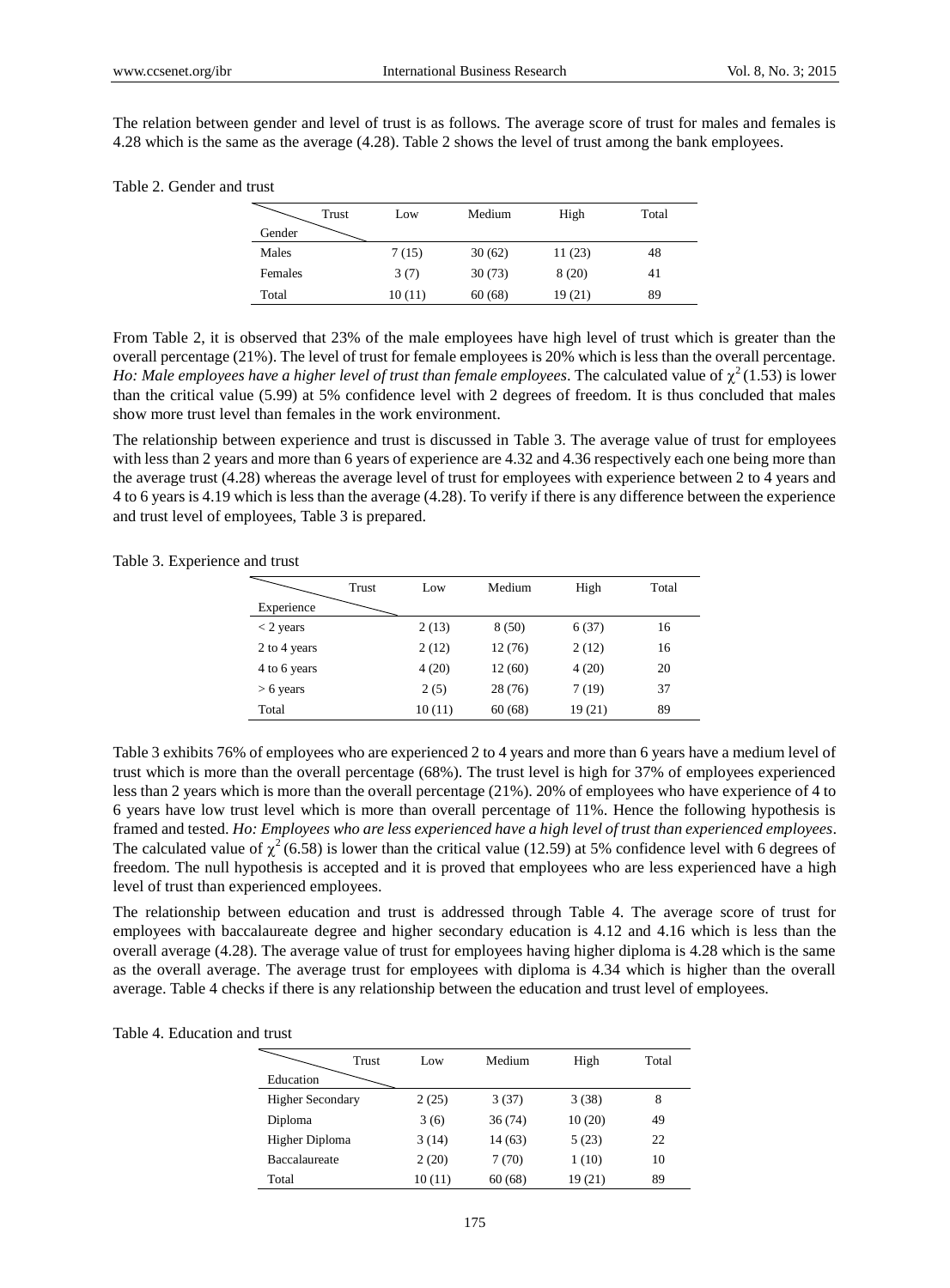The Table 4 displays 38% employees who completed their higher secondary education have a high level of trust which is more than the overall percentage of 21%. 74% of the employees who completed diploma have medium level of trust which is more than the overall percentage of 68%. *Ho: Employees with higher secondary education*  show high level of trust. The calculated value of  $\chi^2$  (6.29) is less than the critical value (12.59) at 5% confidence level with 6 degrees of freedom. Thus it is proved that less qualified employees exhibit high trust level than the highly qualified employees.

## *6.2 Conflict Management*

A well-developed level of conflict management enables the team to handle conflicts, and stimulates greater team creativity. This ability is used to develop ideas. If the conflict management is medium, an organization should plan some interventions to develop the team's ability to handle conflicts well. A low level of conflict management reveals that either there are no conflicts or there are constant fights with each other with no resolution. There is a need of some external support to develop team's ability to handle conflicts constructively. The average score of conflict management is 4.22 and the standard deviation calculated is 0.51. Thus the level of conflict management is as follows.

Table 5. Levels of conflict management

| <b>Conflict Management</b> | $_{\rm{10W}}$ | Medium | High   | Total |
|----------------------------|---------------|--------|--------|-------|
| Number of responses        | 15(17)        | 56(63) | 18(20) | 89    |

Table 5 exhibits that out of 89 employees, 63% have medium level of conflict management. 20% of the bank employees have high level of conflict management. The relation between gender and level of conflict management is analysed in Table 6. The average score of conflict management for males is 4.28 which is more than the average (4.22) and that for females is 4.15 which is less than the overall average. The differences in the level of conflict management between the genders are shown in Table 6.

Table 6. Gender and conflict management

| Conflict Management | Low     | Medium  | High    | Total |
|---------------------|---------|---------|---------|-------|
| Gender              |         |         |         |       |
| Males               | 6(12)   | 32(67)  | 10(21)  | 48    |
| Females             | 9(22)   | 24 (58) | 8(20)   | 41    |
| Total               | 15 (17) | 56(63)  | 18 (20) | 89    |

It is evident from the Table 6 that 21% of the male employees have high level of conflict management which is greater than the overall percentage (20%). The level of conflict management for female employees is 20% which is the same as the overall percentage. *Ho: Male employees have higher level of conflict management than female employees*. The  $\chi^2$  value (1.42) is less than the critical value (5.99) at 5% confidence level with 2 degrees of freedom. The null hypothesis is accepted and it is thus concluded that males can manage conflicts better than females in the work environment.

The relationship between experience and conflict management is compared. The average score of conflict management for employees experienced less than 2 years and more than 6 years of experience is 4.25 and 4.30 respectively which is more than the average of (4.22) whereas the average level of conflict management for employees between 2 to 4 years and 4 to 6 years is 4.15 and 4.12 respectively which is less than the average (4.22). Table 7 analyses whether there is any relationship between the experience and conflict management level of employees.

|  |  |  |  | Table 7. Experience and conflict management |
|--|--|--|--|---------------------------------------------|
|--|--|--|--|---------------------------------------------|

| Conflict Management | Low    | Medium  | High    | Total |
|---------------------|--------|---------|---------|-------|
| Experience          |        |         |         |       |
| $<$ 2 years         | 4(25)  | 6(37)   | 6(38)   | 16    |
| 2 to 4 years        | 4(25)  | 9(56)   | 3(19)   | 16    |
| 4 to 6 years        | 4(20)  | 14 (70) | 2(10)   | 20    |
| 6 years             | 3(8)   | 27(72)  | (20)    | 37    |
| Total               | 15(17) | 56(63)  | 18 (20) | 89    |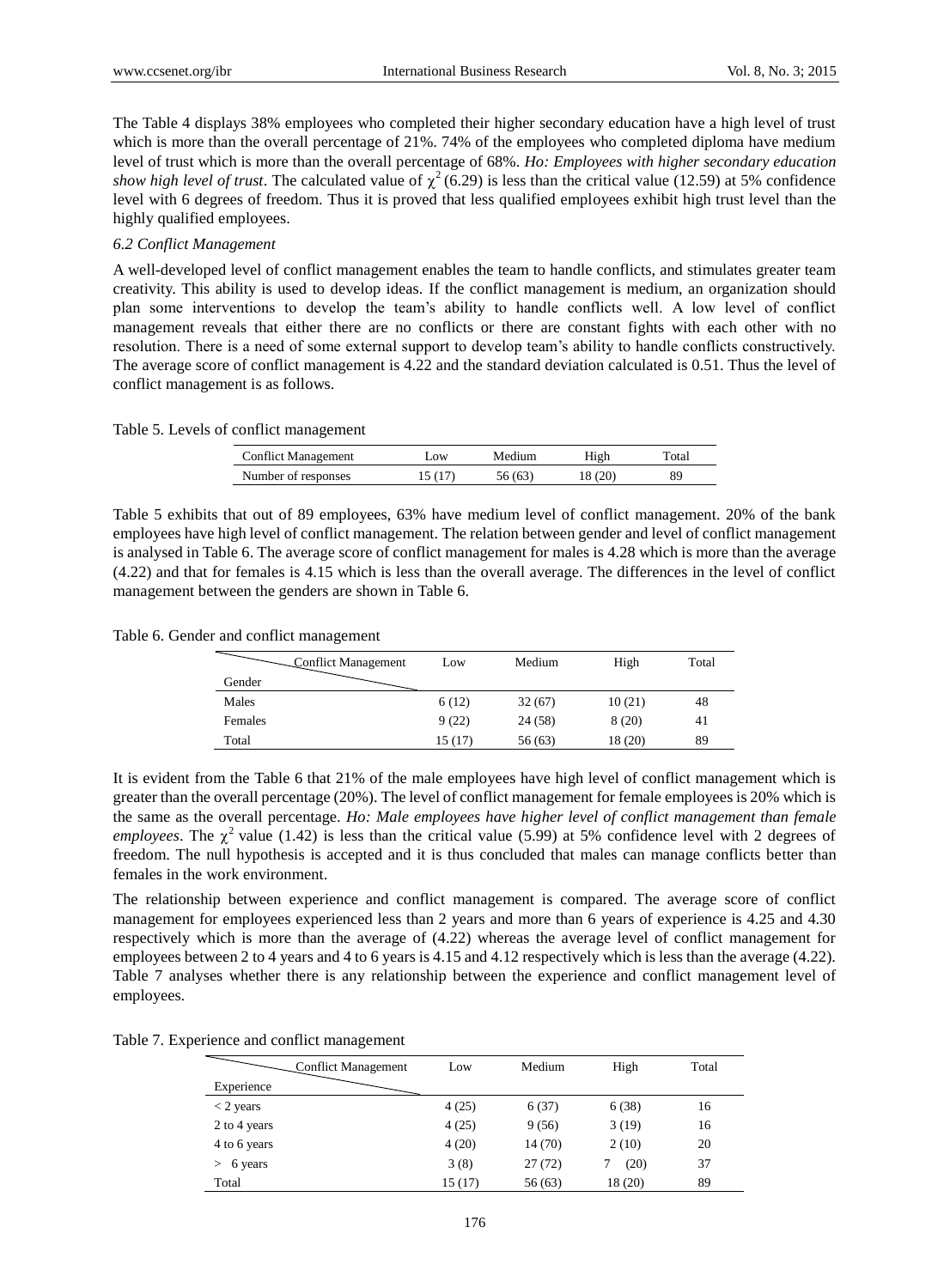The Table 7 shows that 38% of employees experienced less than 2 years have high level of conflict management which is more than the overall percentage (20%). The conflict management level is medium for 72% employees with more than 6 years of experience which is more than the overall percentage (63%). 25% of employees experienced between 2 to 4 years have low conflict management level which is more than overall percentage of 17%. *Ho: A high level in managing conflicts is visible in employees having less than 2 years of experience.* The  $\chi^2$ value (9) is less than the critical value (12.59) at 5% confidence level with 6 degrees of freedom. The null hypothesis is accepted. It is inferred that employees with less experience are good in managing conflicts than experienced employees.

The relationship between education and conflict management is analysed in Table 8. The average score of conflict management for employees who completed their higher secondary and diploma are 4.38 and 4.26 respectively which is more than the average of (4.22) whereas the average of conflict management for employees qualified with baccalaureate and higher diploma are 4.02 and 4.16 which is less than the overall average. Table 8 is prepared to determine the relationship between education and the level of conflict management of employees.

|  |  |  |  | Table 8. Education and conflict management |
|--|--|--|--|--------------------------------------------|
|--|--|--|--|--------------------------------------------|

|                         | <b>Conflict Management</b> | Low    | Medium  | High     | Total |
|-------------------------|----------------------------|--------|---------|----------|-------|
| Education               |                            |        |         |          |       |
| <b>Higher Secondary</b> |                            | 1(13)  | 4(50)   | 3(37)    | 8     |
| Diploma                 |                            | 7(15)  | 30(61)  | 12(24)   | 49    |
| Higher Diploma          |                            | 4(18)  | 15 (68) | 3(14)    | 22    |
| Baccalaureate           |                            | 3(30)  | 7(70)   | $\Omega$ | 10    |
| Total                   |                            | 15(17) | 56(63)  | 18 (20)  | 89    |

The Table 8 demonstrates that 37% of employees with higher secondary qualification have a high level of conflict management when compared with overall employee's percentage (20%). 30% of employees with baccalaureate degree are low on conflict management level which is more than overall percentage of 17%. *Ho: Employees with*  higher secondary education show high in conflict management compared with other employees. The  $\chi^2$  value (5.87) is less than the critical value (12.59) at 5% confidence level with 6 degrees of freedom. Thus, it is proved that less qualified employees are good in conflict management.

## *6.3 Commitment*

A high level of commitment among employees towards team working enables the team to work effectively and rely on each other's support. A medium level of commitment in a team is also acceptable. However, improvement in this level will help to manage interdependent tasks. If commitment is low, the employees are unaware of team tasks. The average commitment value of the employees is 4.13 and the standard deviation calculated is 0.52. The level of commitment of employees is shown in Table 9. 14% of the employees opined that they are highly committed to the organization. 66% of the employees have medium level of commitment.

| Table 9. Levels of commitment |  |
|-------------------------------|--|
|-------------------------------|--|

| Level of commitment | LOW     | Medium  | High   | Total |
|---------------------|---------|---------|--------|-------|
| Number of responses | 18 (20) | 59 (66) | 12(14) | 89    |

The relation between gender and level of commitment is analyzed in Table 10. The average score of commitment for males is 4.17 which is more than the average (4.13) and that for females is 4.07 which is less than the overall average.

Table 10. Gender and commitment

|         | Commitment | Low     | Medium  | High   | Total |
|---------|------------|---------|---------|--------|-------|
| Gender  |            |         |         |        |       |
| Males   |            | 9(19)   | 30(62)  | 9(19)  | 48    |
| Females |            | 9(22)   | 29(71)  | 3(7)   | 41    |
| Total   |            | 18 (20) | 59 (66) | 12(14) | 89    |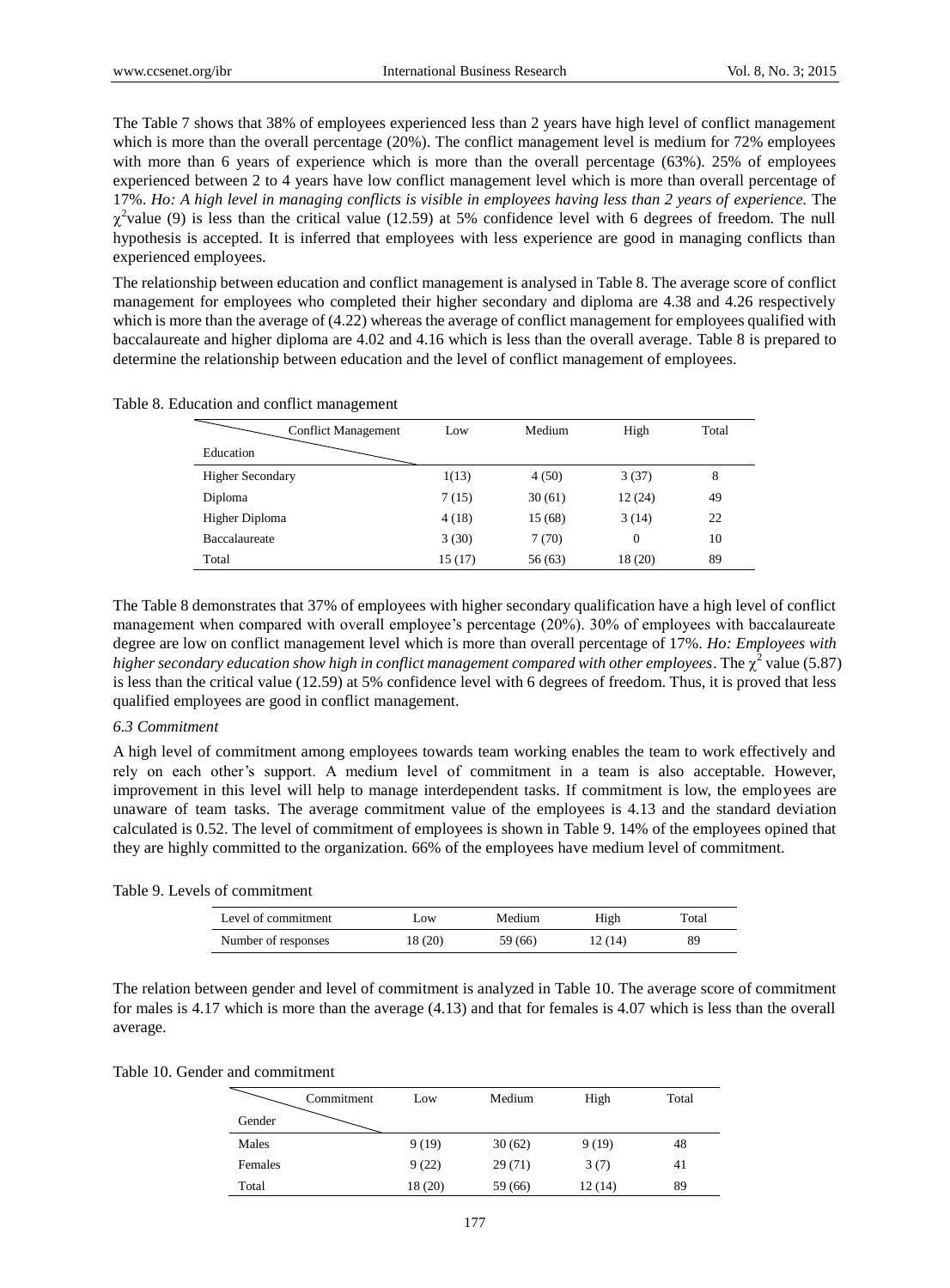Table 10 exhibits the differences in the level of commitment between the genders. It is found that 19% of the male employees have high level of commitment which is greater than the overall percentage (14%). The level of commitment for female employees is 7% which is less than the overall percentage. *Ho: Male employees have a higher level of commitment than female employees.* The  $\chi^2$  value (2.48) is less than the critical value (5.99) at 5% confidence level with 2 degrees of freedom. The null hypothesis is accepted and it is concluded that male employees have high level of commitment than female employees.

The relationship between experience and commitment is discussed in Table 11. The average score of commitment for employees experienced more than 6 years of experience is 4.25 which is more than the average of (4.13) whereas the average value of commitment for employees experienced less than 2 years (4.11), 2 to 4 years (3.98) and 4 to 6 years (4.02) respectively is less than the overall average. To identify if there is any difference between the experience and commitment level of employees the Table 11 is prepared.

|              | Commitment | Low    | Medium  | High   | Total |
|--------------|------------|--------|---------|--------|-------|
| Experience   |            |        |         |        |       |
| $<$ 2 years  |            | 4(25)  | 8(50)   | 4(25)  | 16    |
| 2 to 4 years |            | 6(38)  | 8(50)   | 2(12)  | 16    |
| 4 to 6 years |            | 6(30)  | 13(65)  | 1(5)   | 20    |
| $> 6$ years  |            | 2(5)   | 30(81)  | 5(14)  | 37    |
| Total        |            | 18(20) | 59 (66) | 12(14) | 89    |

Table 11. Experience and commitment

The Table 11 displays 25% of employees experienced less than 2 years have high level of commitment which is more than the overall percentage (14%). The commitment level is medium for 81% employees with more than 6 years of experience. 38% of employees experienced between 2 to 4 years have low commitment level which is more than the overall percentage of 20%. *Ho: Employees experienced less than 2 years shows high level of commitment*. The  $\chi^2$  value (12.66) is more than the critical value (12.59) at 5% confidence level with 6 degrees of freedom. The null hypothesis is rejected and it is inferred that there is no relation between experience and the level of commitment.

The relationship between education and commitment is mentioned in Table 12. The average score of commitment for employees who are qualified with higher secondary (4.15), higher diploma (4.18) and diploma (4.14) are higher than the average (4.13) whereas the average commitment for employees who has baccalaureate degree is 3.92 which is less than the average. To check if there is any relationship between the education and commitment level of employees Table 12 is prepared.

Table 12. Education and commitment

|                         | Commitment | Low       | Medium  | High   | Total |
|-------------------------|------------|-----------|---------|--------|-------|
| Education               |            |           |         |        |       |
| <b>Higher Secondary</b> |            | 1(12)     | 5(63)   | 2(25)  | 8     |
| Diploma                 |            | 11(23)    | 32(65)  | 6(12)  | 49    |
| <b>Higher Diploma</b>   |            | (18)<br>4 | 14 (64) | 4(18)  | 22    |
| <b>Baccalaureate</b>    |            | 2(20)     | 8(80)   | 0(0)   | 10    |
| Total                   |            | 18(20)    | 59 (66) | 12(14) | 89    |

Table 12 demonstrates that 25% of employees whose education level is higher secondary have a high level of commitment which is more than the overall percentage (14%). The commitment level is medium for 65 % of employees who are diploma holders which is less than the overall percentage (66%). *Ho: Employees with higher*  secondary education haves higher level of commitment. The  $\chi^2$  value (3.28) is less than the critical value (12.59) at 5% confidence level with 6 degrees of freedom. The null hypothesis is accepted and is concluded that less qualified employees show high level of commitment than the experienced employees.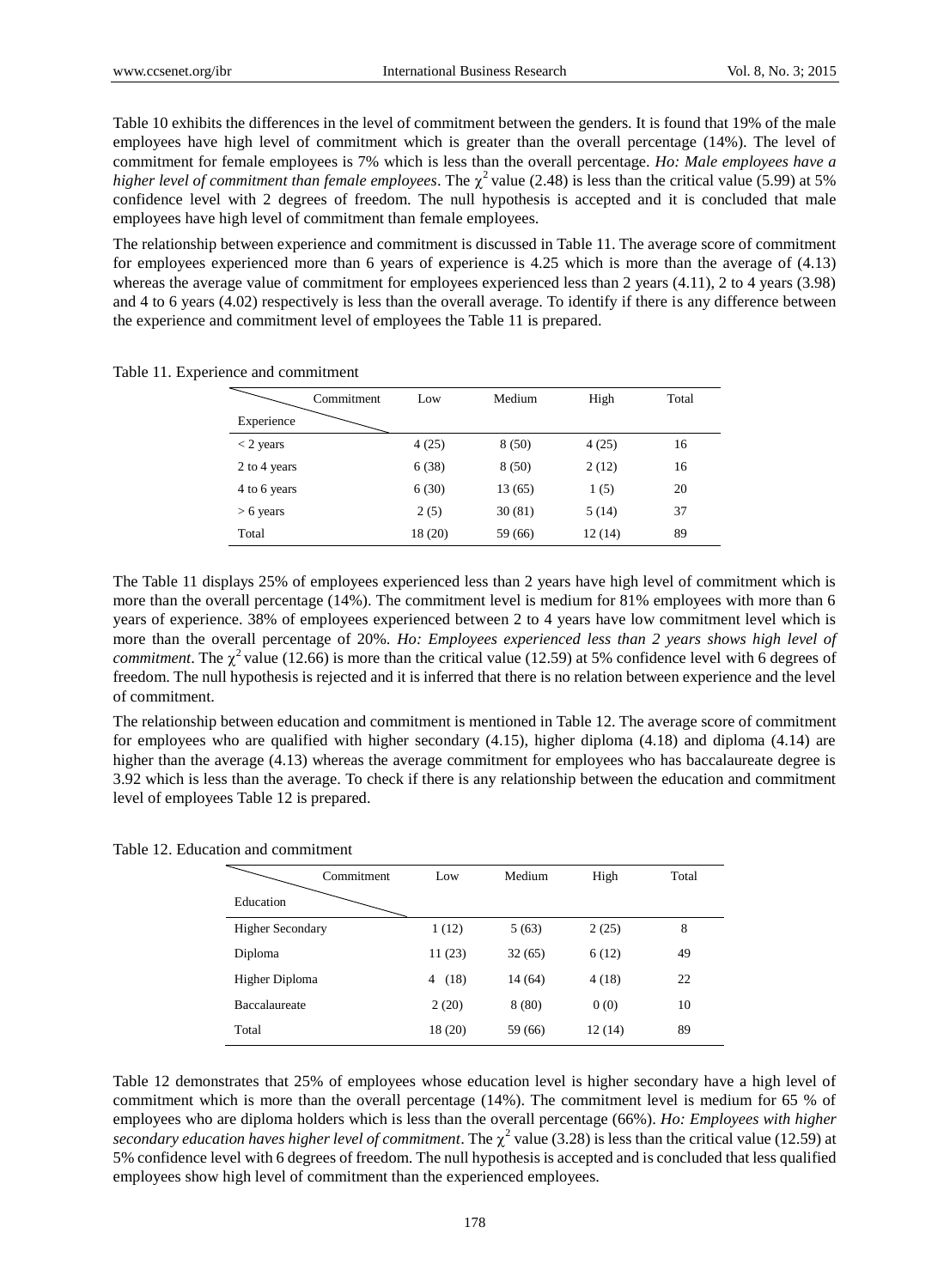## *6.4 Accountability*

A high level of accountability in a team enables to work effectively and challenge each other. If the accountability is medium, organization should develop awareness for accountabilities in the team. If the accountability is low, organization should clarify the roles and responsibilities. The average score of accountability for the employees is 4.21 and the standard deviation calculated is 0.47. Thus the level of accountability of employees is shown in Table 13. Out of 89 employees, only 66% have medium level of accountability. 14% of the employees have high level of accountability.

## Table 13. Levels of accountability

| Level of accountability | LOW.    | Medium  | High    | Total |
|-------------------------|---------|---------|---------|-------|
| Number of responses     | 18 (20) | 59 (66) | 12 (14) | 89    |

The relation between gender and level of accountability is compared as follows. The average score of accountability for males is 4.26 which is more than the average (4.21) and that for females is 4.16 which is less than the overall average. To test whether there is any significant difference between level of accountability and the gender, Table 14 is prepared.

## Table 14. Gender and accountability

|         | Accountability | Low     | Medium  | High   | Total |
|---------|----------------|---------|---------|--------|-------|
| Gender  |                |         |         |        |       |
| Males   |                | 9(19)   | 30(62)  | 9(19)  | 48    |
| Females |                | 9(22)   | 29(71)  | 3(7)   | 41    |
| Total   |                | 18 (20) | 59 (66) | 12(14) | 89    |

Table 14 shows that 19% of the male employees have high level of accountability which is greater than the overall percentage (14%). The high level of accountability for female employees is only 7% which is less than the overall percentage. Ho: Male employees have a high level of accountability than female employees. The  $\chi^2$  value of (2.48) is less than the critical value (5.99) at 5% confidence level with 2 degrees of freedom. It is concluded that male employees have high level of accountability than female employees in the banking sector.

The relationship between experience and accountability is discussed in Table 15. The average score of accountability for employees who has more than 6 years and less than 2 years of experience is 4.23 and 4.26 respectively which is more than the average (4.21) whereas the average value of accountability for employees between 2 to 4 years and 4 to 6 years of experience is 4.16 and 4.19 respectively which is less than the average (4.21). To verify if there is any relationship between the experience and accountability level of employees, Table 15 is prepared.

|  |  |  |  | Table 15. Experience and accountability |  |
|--|--|--|--|-----------------------------------------|--|
|--|--|--|--|-----------------------------------------|--|

|              | Accountability | Low     | Medium  | High   | Total |
|--------------|----------------|---------|---------|--------|-------|
| Experience   |                |         |         |        |       |
| $<$ 2 years  |                | 6(38)   | 5(31)   | 5(31)  | 16    |
| 2 to 4 years |                | 4(25)   | 10(63)  | 2(12)  | 16    |
| 4 to 6 years |                | 5(25)   | 13 (65) | 2(10)  | 20    |
| $> 6$ years  |                | 3(8)    | 31 (84) | 3(8)   | 37    |
| Total        |                | 18 (20) | 59 (66) | 12(14) | 89    |

The Table 15 displays 31% of employees with less than 2 years of experience have high level of accountability which is more than the overall percentage (14%). The accountability level is medium for 84% for employees with more than 6 years of experience which is more than the overall percentage (66%). *Ho: Employees experienced less than 2 years exhibit high levels of accountability*. The  $\chi^2$  value (14.89) is more than the critical value (12.59) at 5%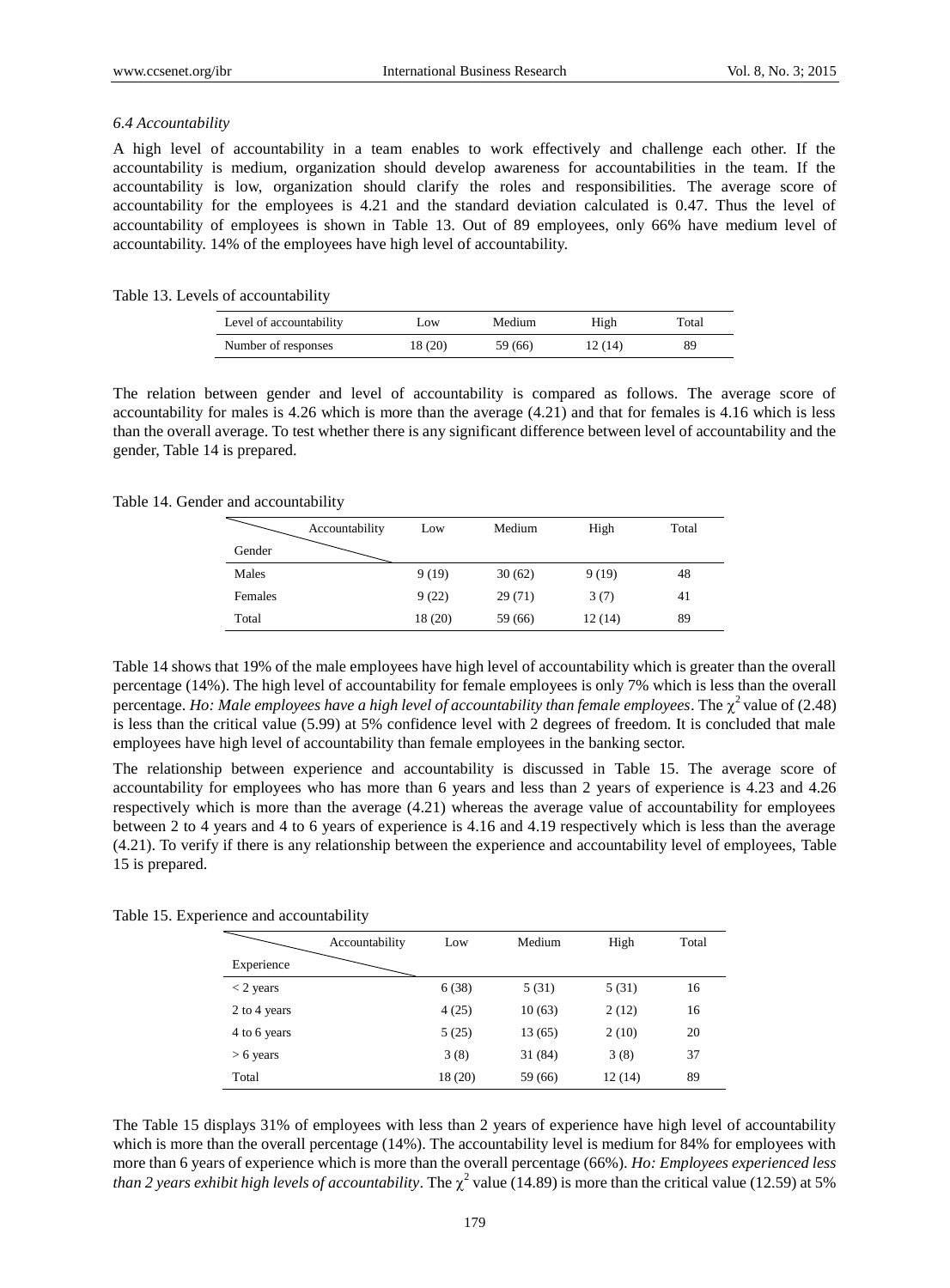confidence level with 6 degrees of freedom. Thus the null hypothesis is rejected and it is proved that there is no relationship between experience of employees and accountability.

The relationship between education and accountability is addressed. The average score of accountability for employees who completed their higher secondary and diploma is 4.52 and 4.26 respectively which is more than the average of (4.21) whereas the average accountability for employees who are qualified with baccalaureate and higher diploma are 4.15 and 3.86 which is less than the average. Table 16 exhibits the relationship between the education and the accountability level of employees.

#### Table 16. Education and accountability

| Accountability          | Low     | Medium  | High   | Total |
|-------------------------|---------|---------|--------|-------|
| Education               |         |         |        |       |
| <b>Higher Secondary</b> | 0(0)    | 6(75)   | 2(25)  | 8     |
| Diploma                 | 9(18)   | 32(65)  | 8(17)  | 49    |
| Higher Diploma          | 4(18)   | 16(73)  | 2(9)   | 22    |
| <b>Baccalaureate</b>    | 5(50)   | 5(50)   | 0(0)   | 10    |
| Total                   | 18 (20) | 59 (66) | 12(14) | 89    |

Table 16 exhibits that 25% of employees who are educated up to higher secondary have high level of accountability which is greater than the overall percentage (14%). The accountability level is medium for 75% whose highest qualification is higher secondary which is more than the overall percentage (66%). 50% of employees with baccalaureate degree are low on accountability level which is more than overall percentage of 20%. *Ho: Less qualified employees are more accountable compared with highly qualified employees.* The  $\chi^2$  value (9.51) is less than the critical value (12.59) at 5% confidence level with 6 degrees of freedom. Thus the null hypothesis is accepted and it is concluded that employees with less education are more accountable than more educated employees in the banking sector.

#### *6.5 Result Orientation*

A well-developed sense for results in a team enables the team to stay focused and deliver. If result orientation is medium, the firm should enhance performance and develop activities in the team. If result orientation is low, some external support is required to develop their result orientation. The average result orientation is 4.19 and the standard deviation calculated is 0.49. Thus the level of result orientation of the employees is shown below in Table 17.

#### Table 17. Levels of result orientation

| Level of result orientation | Low     | Medium  | High    | Total |
|-----------------------------|---------|---------|---------|-------|
| Number of responses         | 18 (20) | 55 (62) | 16 (18) | 89    |

The Table 17 shows that out of 89 employees, 62% have medium level of result orientation. 18% of the employees have high level of result orientation. The relation between gender and level of result orientation is shown in Table 18. The average score of result orientation for males is 4.27 which is more than the overall average (4.19) and that of females is 4.09 which is less the average. To test whether there is any difference in levels of result orientation between the genders Table 18 is prepared.

| <b>Result orientation</b> | Low     | Medium  | High   | Total |
|---------------------------|---------|---------|--------|-------|
| Gender                    |         |         |        |       |
| Males                     | 6(12)   | 32(67)  | 10(21) | 48    |
| Females                   | 12(29)  | 23(56)  | 6(15)  | 41    |
| Total                     | 18 (20) | 55 (62) | 16(18) | 89    |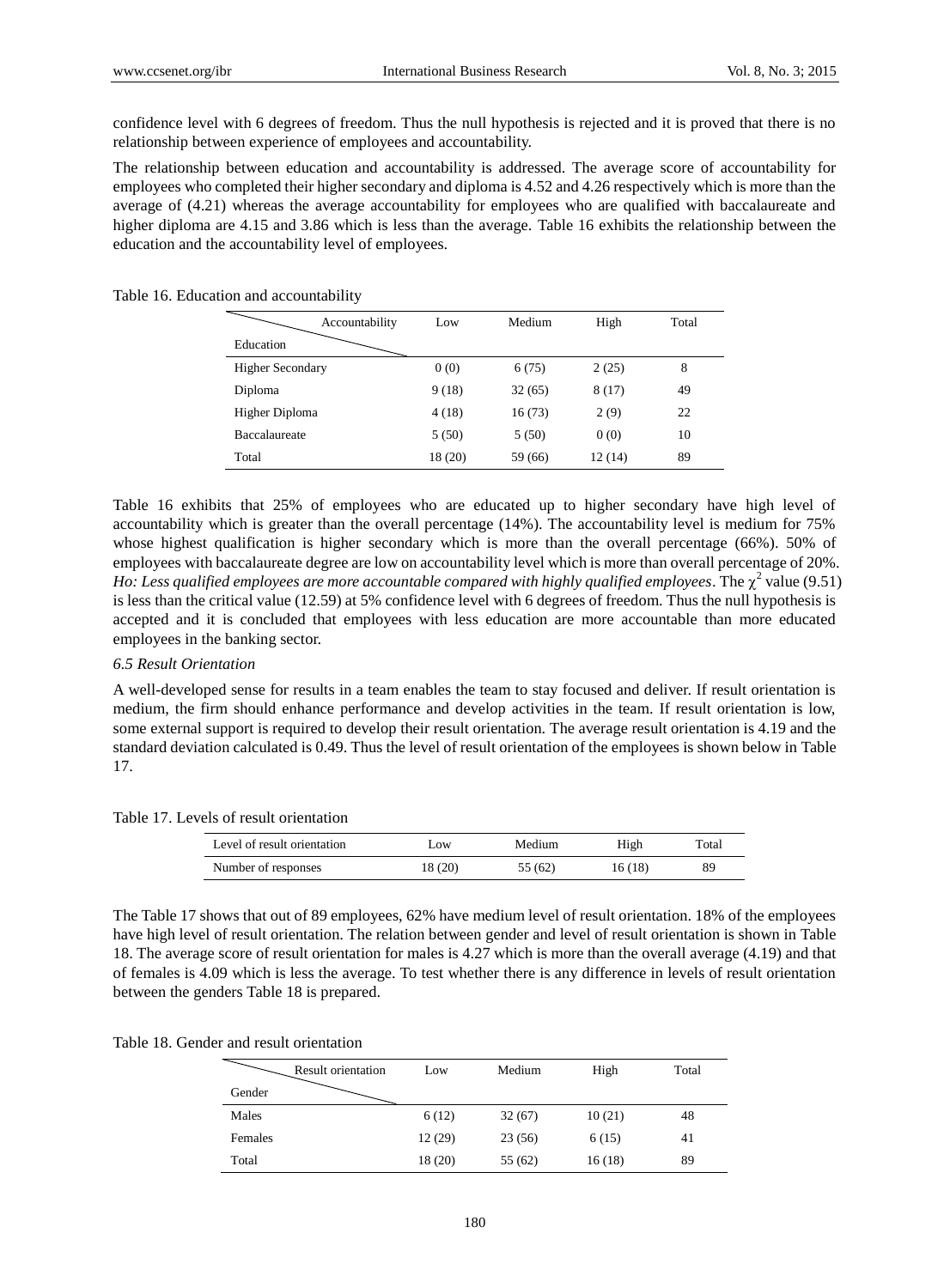It is evident from the Table 18 that 21% of the male employees have higher level of result orientation which is greater than the overall percentage (18%). The level of result orientation for female employees is 15% which is less than the overall percentage. *Ho: Male employees have high level of result orientation than female employees*. The  $\chi^2$  value (3.94) is less than the critical value (5.99) at 5% confidence level with 2 degrees of freedom. It is inferred that males show more result orientation than females in the work environment.

The relationship between experience and result orientation is analysed in Table 19. The average score of accountability for employees who are experienced more than 6 years and less than 2 years of experience is 4.25 and 4.27 respectively which is more than the average (4.19) whereas the average value of accountability for employees between 2 to 4 years and 4 to 6 years of experience is 4.07 and 4.12 which is less than the average (4.19). To observe whether there is any difference between the experience and result orientation level of employees Table 19 is prepared.

|                   | <b>Result orientation</b> | Low     | Medium  | High   | Total |
|-------------------|---------------------------|---------|---------|--------|-------|
| Experience        |                           |         |         |        |       |
| $<$ 2 years       |                           | 4(25)   | 7(44)   | 5(31)  | 16    |
| 2 to 4 years      |                           | 6(38)   | 8(50)   | 2(12)  | 16    |
| 4 to 6 years      |                           | 6(30)   | 12(60)  | 2(10)  | 20    |
| 6 years<br>$\geq$ |                           | 2(5)    | 28(76)  | 7(19)  | 37    |
| Total             |                           | 18 (20) | 55 (62) | 16(18) | 89    |

Table 19. Experience and result orientation

The Table 19 displays that 31% of employees experienced less than 2 years have high level of result orientation which is more than the overall percentage (18%). The result orientation level is medium for 76% employees with more than 6 years of experience. *Ho: Employees who are less experienced are more result oriented than the experienced employees*. The  $\chi^2$  value (12.43) is more than the critical value (12.59) at 5% confidence level with 6 degrees of freedom. It is proved that employees who are less experienced are more result oriented than the experienced employees.

The relationship between education and result orientation is verified in Table 20. The average score of result orientation for employees who completed their higher secondary and diploma are 4.26 and 4.22 respectively which is more than the average of (4.19) whereas the average result orientation for employees qualified with baccalaureate and higher diploma are 4.03 and 4.18 which is less than the average (4.19). Table 20 verifies if there is any relationship between the education and result orientation of employees.

Table 20. Education and result orientation

| Result orientation      | Low     | Medium  | High   | Total |
|-------------------------|---------|---------|--------|-------|
| Education               |         |         |        |       |
| <b>Higher Secondary</b> | 2(25)   | 4(50)   | 2(25)  | 8     |
| Diploma                 | 8(16)   | 32(66)  | 9(18)  | 49    |
| Higher Diploma          | 6(27)   | 11(50)  | 5(23)  | 22    |
| Baccalaureate           | 2(20)   | 8(80)   | 0(0)   | 10    |
| Total                   | 18 (20) | 55 (62) | 16(18) | 89    |

In the Table 20, 25% of employees qualified with higher secondary education have a high level of result orientation which is more than the overall percentage (18%). The result orientation is medium for 80% of employees with baccalaureate and it is more than the overall percentage (62%). 27% of employees who are higher diploma holders show low degree of result orientation which is more than overall percentage of 20%. *Ho: Employees who are less qualified focus more on result orientation than more educated employees.* The  $\chi^2$  value (4.60) is less than the critical value (12.59) at 5% confidence level with 6 degrees of freedom. It is proved that bank employees who are less qualified focus more on result orientation than more educated employees.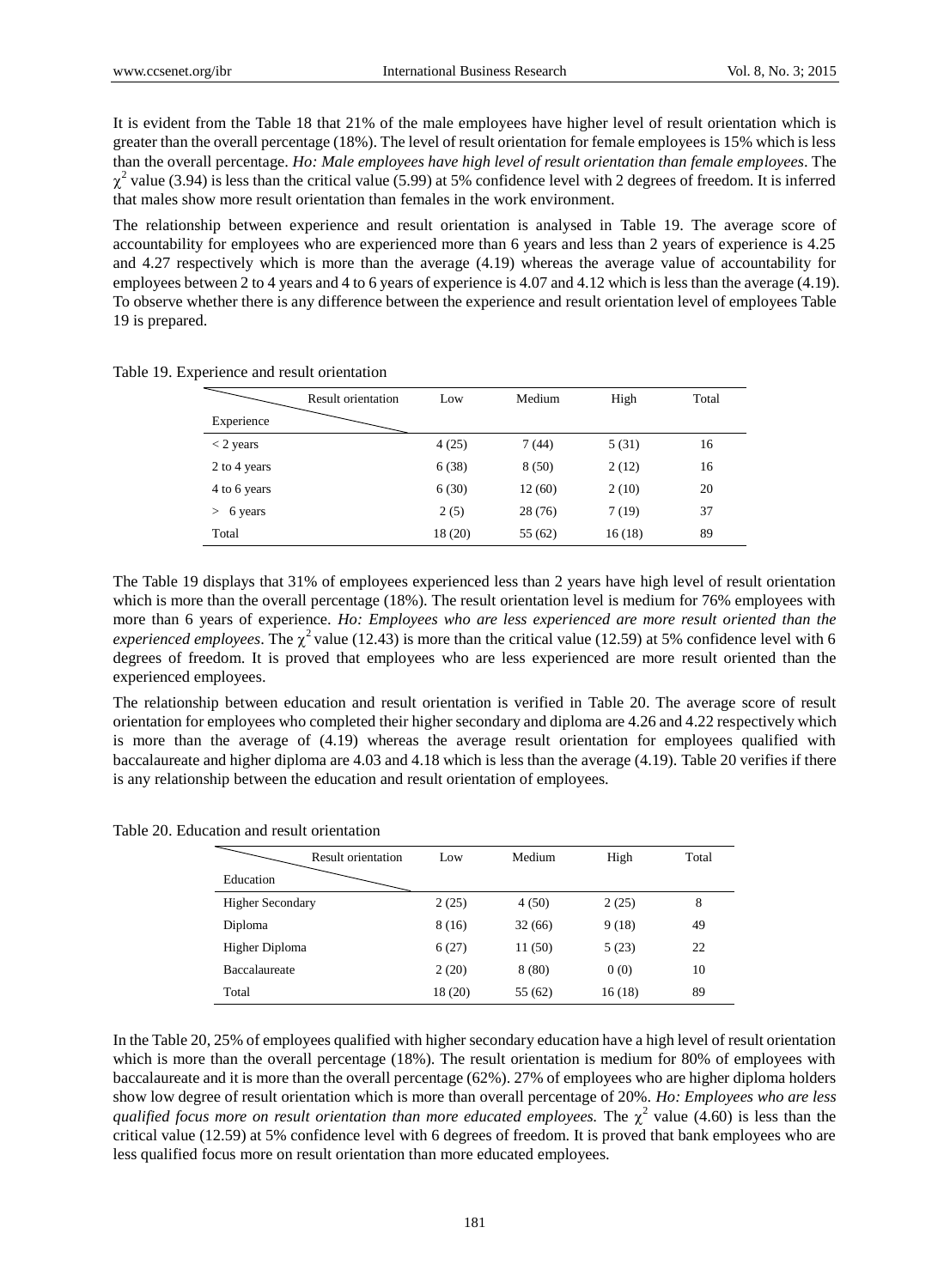## *6.6 Comparison of Team Climate Variables among Banks and Levels of Team Work Attributes*

| <b>Banks</b>                    | Trust | <b>Conflict Management</b> | Commitment     | Accountability | <b>Result Orientation</b> |
|---------------------------------|-------|----------------------------|----------------|----------------|---------------------------|
| National Bank of Abu Dhabi      | 4.56  | 4.08                       | 4.48           | 4.26           | 4.43                      |
| Sohar Islamic Bank, Firq        | 4.87  | 4.75                       | 4.8            | 4.41           | 5                         |
| <b>HSBC</b>                     | 4.23  | 3.92                       | $\overline{4}$ | $\overline{4}$ | 4.03                      |
| <b>Bank Nizwa</b>               | 4.16  | 4.06                       | 3.84           | 3.93           | 3.9                       |
| Ahli Bank                       | 4.83  | 4.76                       | 4.28           | 4.76           | 4.6                       |
| Oman Arab Bank                  | 4.16  | 4.25                       | 4.25           | 4.21           | 4.19                      |
| National Bank of Oman           | 4.25  | 3.83                       | $\overline{4}$ | 4.33           | 4.02                      |
| Alizz Islamic Bank              | 4.06  | 4.25                       | 4.1            | 4.33           | 4.29                      |
| <b>Qatar International Bank</b> | 4.66  | 4.4                        | 4.46           | 4.16           | 4.11                      |
| <b>Bank Sohar</b>               | 3.96  | 4.05                       | 3.8            | 4.09           | 4.09                      |
| <b>Bank Dhofar</b>              | 4.77  | 4.95                       | 4.82           | 4.89           | 4.89                      |
| Bank Muscat, Industrial Branch  | 4.11  | 3.76                       | 4.06           | 3.94           | $\overline{4}$            |
| Bank Muscat, Firq               | 4     | 4.2                        | 3.8            | 3.86           | 3.8                       |

Table 21. Comparison of team climate variables among banks

Table 21 shows the overall team climate variables among all the banks used in this research. Trust average is high for Sohar Islamic Bank (4.87), whereas conflict management, commitment, accountability and result orientation averages are high in Bank Dhofar. In order to find whether there is any difference between these team climate variables among various banks anova test is adopted. It also helps to prove whether the means of these group variables are same or different. *Ho: The means of the team climate variables are not related with banks.*

| Source            | df | SS    | MS    | F      | P-value |
|-------------------|----|-------|-------|--------|---------|
| <b>Treatments</b> | 4  | 0.167 | 0.042 | 0.3412 | 0.8483  |
| Error             | 60 | 7.324 | 0.122 |        |         |
| Total             | 64 | 7.491 |       |        |         |

# Table 22. Anova test result

From the Table 22 it is found that the F- value is less than the p-value and hence the null hypothesis is accepted. Hence it is proved that the means of the group variables are not the same. Thus there is a difference in the means of these variables. It is inferred that trust factor is high in Sohar Islamic Bank and Bank Dhofar is better in conflict management, commitment, accountability and result orientation.

Table 23. Levels of team work variables

| Team work variables        | Low     | Medium   | High    |
|----------------------------|---------|----------|---------|
| Trust                      | 10(11)  | 60(68)   | 19(21)  |
| <b>Conflict Management</b> | 15 (17) | 56 (63)  | 18 (20) |
| Commitment                 | 18 (20) | 59 (66)  | 12(14)  |
| Accountability             | 18 (20) | 59 (66)  | 12(14)  |
| <b>Result Orientation</b>  | 18 (20) | 55 (62)  | 16(18)  |
| Total                      | 79 (18) | 289 (65) | 77 (17) |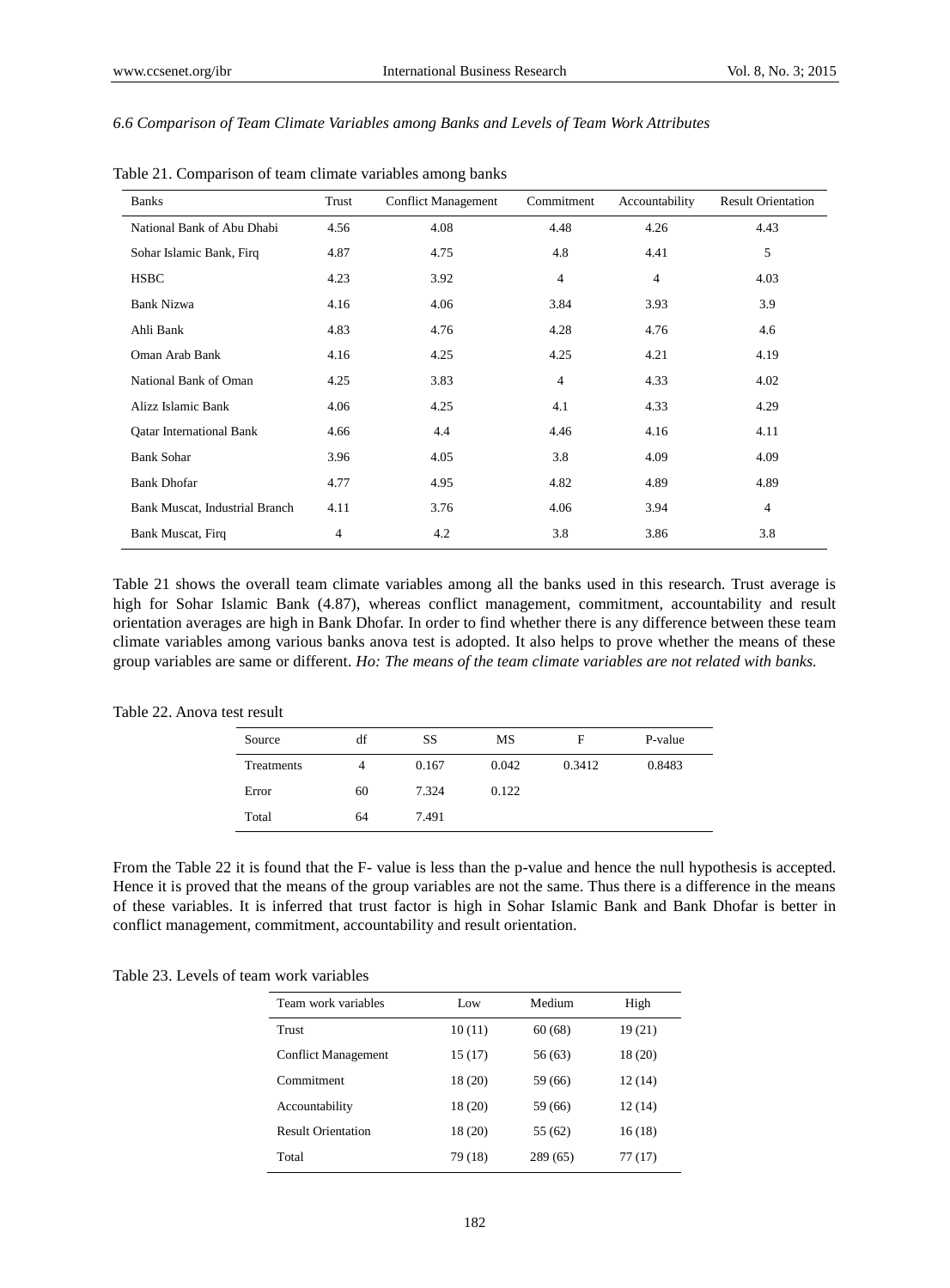Among the team climate variables 21% of the respondents have high level of trust which is greater than the average (17%). Conflict management is also high than the overall average. The high level of commitment and accountability (14%) is less than the overall average (17%). *Ho: There is a significant difference in the team work variables*. The  $\chi^2$  value (6.21) is less than the critical value (15.50) at 5% confidence level with 8 degrees of freedom. Hence the hypothesis is accepted. There is a significant difference among the team work variables and is thus concluded that trust, conflict management and result orientation are the high level attributes among team work variables in the banking sector.

# **7. Findings of the Study**

1) Trust, conflict management and result orientation are the high level attributes among team work variables in the banking sector. Thus employees are able to work openly with one another. They are able to handle conflicts, and create good ideas. Employees are result oriented in a team that enables the team to stay focused and deliver more. It is also proved that commitment and accountability of employees in the banking sector in Nizwa is low.

2) The study proved that male employees show more trust level, conflict management, commitment, accountability and more result orientation than the female counterparts. Hence males contribute more and perform better in a team environment in the banking sector.

3) The results of this research proved that employees who are less experienced have a high level of trust, good in managing conflicts and are more result oriented than experienced employees. However the level of commitment of employees and their accountability are not influenced by experience.

4) From the analysis of team work attributes with education, it is tested and proved that employees who are less educated show more levels of trust, managing conflicts, commitment, accountability and focus on result than highly educated employees. This also reveals that the contribution of employees in team work environment in banking sector is more in the lower level than at the functional levels.

# **8. Conclusion**

Team climate tends to be associated with a physical environment or a set of relationships which may or may not be interrelated. Team climate is very useful that it looks for characteristics of social and work situations that make an organization comfortable or productive. This paper presents a study to analyse the team climate variables. This study revealed that commitment and accountability of employees are low. Trust, conflict management and result orientation are contributing factors for team environment among the employees in the banking sector. The suggestions given through this study will help the banks to improve their team work climate. Banks should enrich the present knowledge and understanding on the building of an effective team. The results emphasize the significance of team attributes to ensure and nurture a positive team climate.

## **9. Recommendations**

1) Employees are open and there are no conflict issues among them. Their commitment and accountability should be increased through proper motivation by the management. This will improve the performance of employees in the banking sector.

2) Females should be given more involvement in decision making and participation. A separate orientation for the female employees would help them to perform and contribute more in a team.

3) Experienced employees would set a role model for the less experienced staff. The experienced employees should contribute more in team environment.

4) An awareness and training program should be inducted for the employees to boost up the morale and improve their environment.

5) It is proved that commitment and accountability are low. Employees should be given awareness how to manage interdependent tasks. Awareness should be given to all the employees regarding team tasks. Also organization should clarify the roles and responsibilities to improve on accountability. At the same time results are achieved by the less experienced employees. Hence it is suggested that the top management should focus on these issues and unify the employees as a team.

6) The management should focus more on the team work culture to ensure employee satisfaction and productivity. Team work activities must be encouraged.

7) It is recommended that a government body should monitor performance of teams in banks and should award the best performing banks to increase motivation annually.